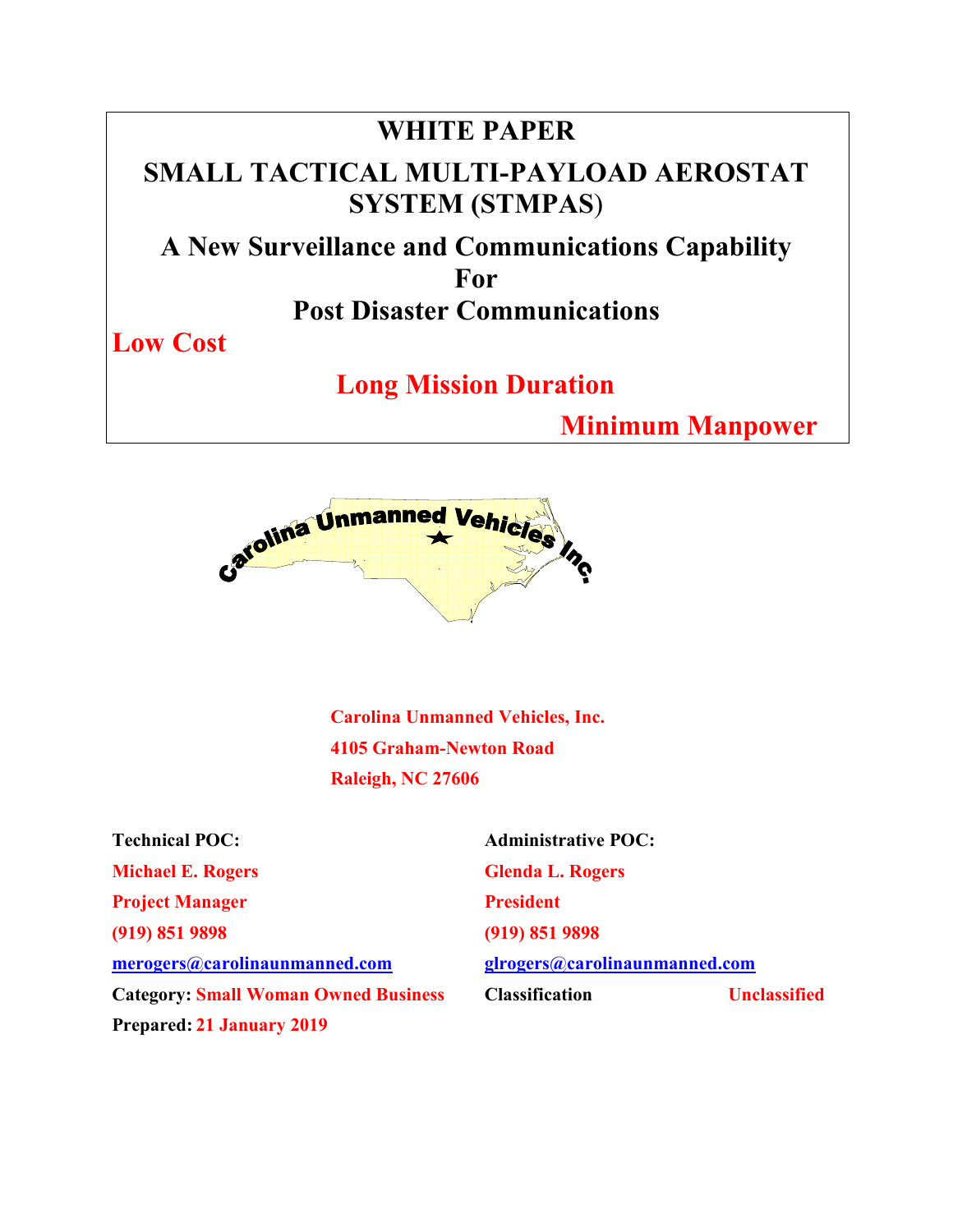# **STMPAS For Post Disaster Communications**

**1.0 BACKGROUND** Natural disasters, industrial accidents, and terrorist acts often degrades essential emergency communications systems. With widespread power outages infrastructure such as cell towers will only operate as long as their battery backups last. Local, state and federal response agencies will need to cover very large areas. In the case of Hurricanes and blizzards the affected zone may spread over hundreds of miles. Short range communications provided by mobile communications towers are inadequate for the urgent requirements. Response agencies including the National Guard need low cost, responsive, and mobile equipment for wide area resilient and durable communications.

The most efficient means to meet these needs is an aerostat (Tethered helium balloon). Mobile towers are height limited, providing only short range coverage. Aircraft or UAS are expensive, have limited endurance and cannot operate in some restricted flight zones. Aerostats provide coverage of large area, comparable to aircraft or UAS, but with persistence of days and weeks instead of hours. However, traditional aerostats are large, manpower intensive and cannot operate in adverse weather conditions. They are expensive while their ground equipment has very limited mobility and lengthy set-up times, precluding their use in almost all Post Disaster situations.

To provide a system that removes the limitations of conventional aerostats Carolina Unmanned Vehicles (CUV) developed the **Small Tactical Multi-Payload Aerostat System (STMPAS)**, creating a mobile cost effective aerostat system. Originally developed under the name Lightweight Aerostat System (LAS), it was renamed STMPAS when it was deployed by the Army to Afghanistan. Earlier versions were built for the USAF, Sandia National Lab, and Lockheed Martin. STMPAS consists of a small specially designed tethered blimp, called a Helikite, mounted on a single HMMWV trailer Carrier, operated by a two person crew (Fig. 1). A STMPAS relay blimp at 4000 feet provides communication coverage out to 80 miles from its location 24 hours a day for a week or more without maintenance or downtime. Only a few systems can cover most of a state, without any dependence on electrical power or cell tower infrastructure. Cost is a fraction of using aircraft or multiple mobile communications towers.

STMPAS is very mobile and cost-effective through use of unique designs to reduce the need for ground crews to handle the blimp during launch and recovery. Operating and maintenance cost is a fraction of the cost of using aircraft or UAS to lift surveillance or relay payloads. It does not require the complicated flight clearances needed for UAS deconfliction with manned aircraft. In addition to communications use STMPAS equipped with camera turrets can provide 24/7 surveillance of large outdoor events such as a NASCAR race or political convention, or coverage of traffic and security for outdoor concerts and similar events. Surveillance versions up to 1,000 feet can cover a 20 mile radius, depending upon terrain.

**2.0 MAJOR SUBSYSTEMS** STMPAS consists of several unique components that, taken together, comprise a system far smaller and more versatile than any comparable unit. Each component emphasizes the strengths of the

# **Fig 1 Small Tactical Multi-Payload Aerostat System (STMPAS)**

#### **Missions:**

Outdoor Event Surveillance / Security / Traffic Control

Post Disaster Wide Area and Remote Area Communication

Election Event / VIP Security



#### **Attributes:**

High Mobility On and Off-Road Trailer Helikite Launched From Carrier For Safe Operation, Move While Inflated

Self-Contained With Rugged Diesel Generator, Electric Winch, Helium Racks and Inflation Manifold

Operable by 2 Persons Low Fuel, Maintenance, Other Costs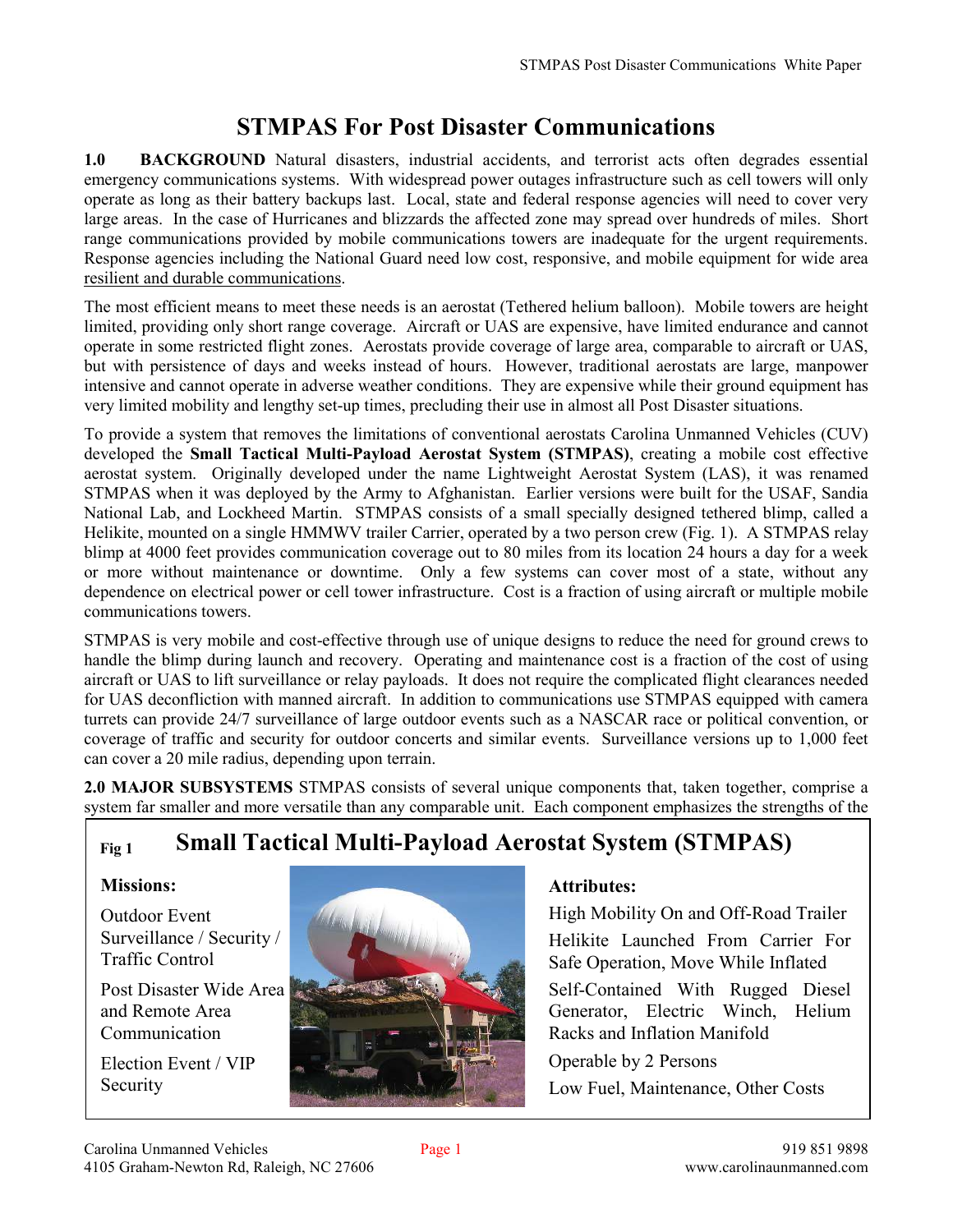others to produce a small, highly mobile capability unequalled by other aerostat systems. STMPAS consists of three major subsystems: The Helikite, Carrier, and Payloads.

**2.1.1 Helikite** Key to a small, mobile and cost effective aerostat system is to use of a Lifting Aerostat, which is an balloon with aerodynamic lifting surfaces. STMPAS uses the most mature and efficient lifting aerostat on the market, the Helikite. Helikites are lighter-than-air like a blimp but are not knocked down by wind. Wind forces on the kite wings generate lift to counteract the wind side force, so even very small sizes operate easily in high wind. This allows STMPAS to be designed with modern lightweight electronics and be a fraction of the cost and manpower of traditional lighter-than-air designs. The STMPAS Helikites are able to fly in winds up to 70 mph. Other aerostats must be considerably larger to withstand wind forces, so they cannot be designed for small payloads and mobile ground equipment. Helikite performance is the key that allows STMPAS to be very compact, use minimum helium and be operable by only two people.

Helikites are inherently safe, with only about ½ psi pressure and is a non-stretch material, so even if it develops multiple tears it does not "pop" and only slowly deflates over several hours. It remains operational during that time, and is easily repaired and returned to service. The non-flammable helium cannot burn. If the tether breaks it does not fall on people but floats upward. An automatic GPS based deflation device is carried to safely deflate the aerostat if it breaks from the Carrier, before it can drift into unsafe airspace. For safety to aircraft the aerostat can be equipped with standard lights visible to aircrew, or with IR lights visible only with night-vision goggles.

**2.2 Carrier** The Helikite allows even a small aerostat to withstand real world wind conditions, means STMPAS does not require the large, clumsy pivoting mooring system used by other aerostats. Until launch the uninflated STMPAS Helikite is contained in a mobile Carrier with helium tanks, electric generator, and a winch. Use of a single military HMMWV trailer provides good ground clearance for flood and off road capability, also ensuring maximum ruggedness and maintainability. Many comparable aerostat handling systems require multiple trucks for carriage. Carriers are off road capable, air transportable and can respond to any location accessible by a HMMWV and trailer. The Carrier can operate Helikites of varied sizes, optimized for the particular payloads and operating conditions. Tethers can be non-power for battery powered payloads, or powered with data / power wires and fiber-optic lines, for continuous 24 / 7 operation. A rugged diesel generator provides low fuel consumption and safe operation. All operations are done by a two person crew, minimizing operating cost.

The STMPAS Carrier provides a Launch Box atop the trailer, allowing Helikite launch directly from the trailer. This also allows stowage of the inflated Helikite on the trailer top when not aloft, so that it does not have to be deflated in the event of adverse weather. In areas without overhead obstructions the inflated Helikite can be moved while stowed atop the Carrier and quickly elevated after stopping, for a "quick look" at an area of interest. It can even be kept aloft during movement, for total surveillance and communications coverage.

**2.3 Payloads** STMPAS provides a unique and cost effective overhead capability for many electronic payloads. The main usage categories are communications and surveillance. STMPAS can act as a relay platform for voice communications, as a network bridge for interconnecting ground computers and networks, and as relay point for dissimilar communications systems, particularly in mountainous border terrain.

**2.3.1 Relay Platform for Emergency Communications** STMPAS can act as a communications relay platform for emergency response and law enforcement units, particularly in mountainous or urban terrain. It could be used to temporarily replace cellular towers damaged by hurricanes, earthquakes or tornadoes, providing emergency management communications to FEMA or other agencies at a critical time. In this role, the STMPAS payload could relay communications over a wide coverage area. Emergency responders would have seamless communications with remote personnel at extended ranges, with no dependence on (potentially) inoperative wired, cellular or point-to-point communications links.

Figure 2 shows potential coverage over the Eastern North Carolina area affected by Hurricane Floyd in 1999 as an example. A Helikite at even a few hundred feet altitude covers several counties. STMPAS to STMPAS relay allows communication to regional Command Centers.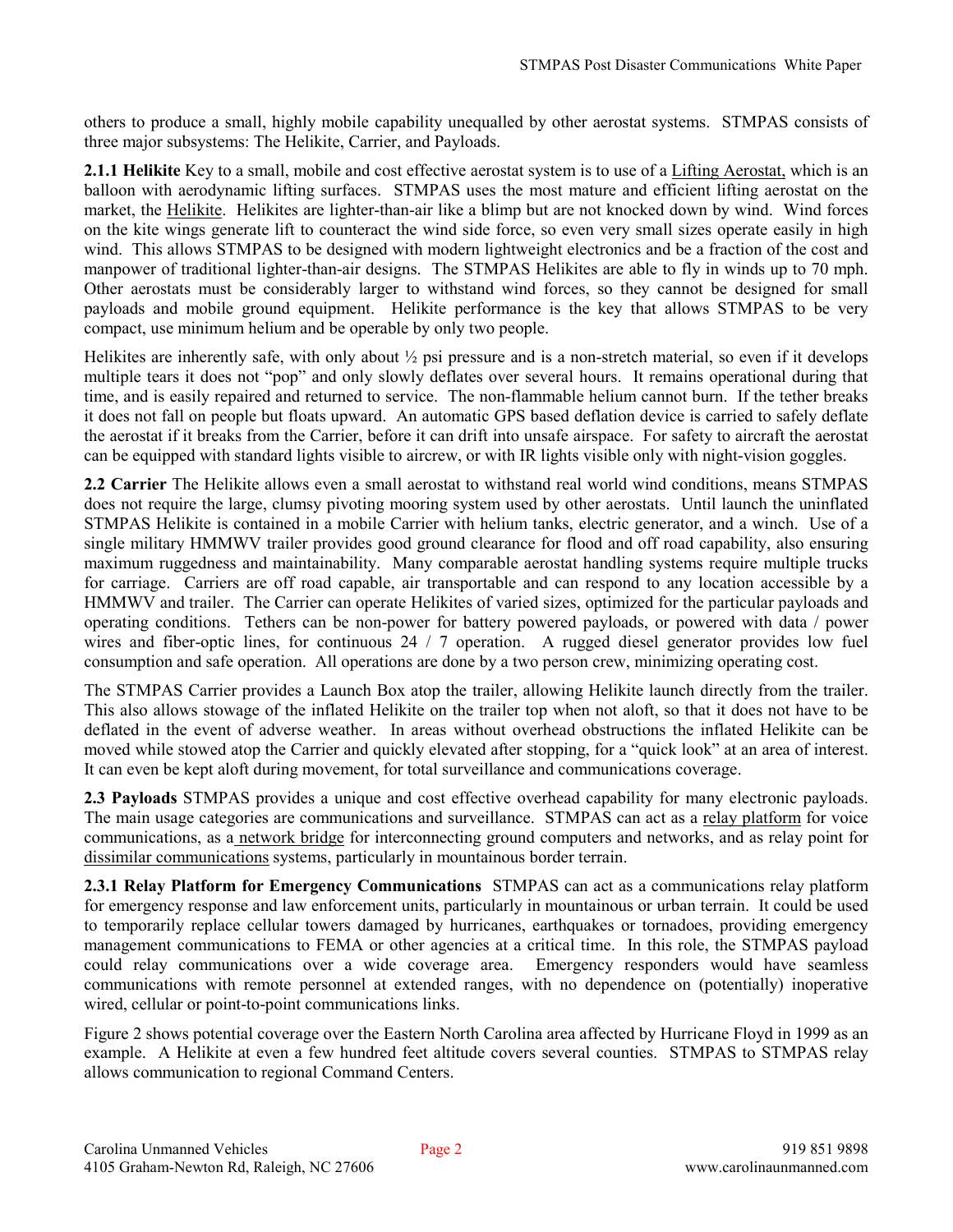**2.3.2 Networked Bridge Communications Network Bridge** Access to computer communications and emergency networks is critical for responders and emergency management. STMPAS can act as a "router in-thesky", providing seamless connection of computer and network resources. Ground networks or individual computers would communicate to the bridge using inexpensive wireless network interface cards, bi-directional amplifier and antenna. This provides simultaneous "many-to-many" communications from one STMPAS.

**2.3.3 Translation For Interoperability** Communication interoperability between local, state and federal agencies has been a major problem in all natural disasters and terrorist incidents. In the translator role STMPAS would receive multiple signals from various agencies, translate them in a ground terminal on the Carrier and then rebroadcast the signals to users equipped with different equipment. Translator hardware is expensive, so STMPAS's broad area coverage enhances the utility of the translator system by eliminating the need for multiple vehicle mounted translator nodes. This maximizes communications interoperability between local, state and federal units with minimum investment.

**2.3.4 Persistent Surveillance Payloads** As noted STMPAS can also provide airborne surveillance is critical events and locations, both in normal operations and in post disaster situations. A short range surveillance payload may be a fairly simple remotely controlled camera. Long range, large area coverage would use a gryo-stabilized pan-tilt-zoom Electro-Optical (EO) and/or Infrared (IR) surveillance camera payload with day / night capability, with an included portable Ground Control System. These are adapted from those used on various military Unmanned Aerial Systems (UAS).

**2.4 Field Operations** Basic operation is versatile since STMPAS is completely self-contained, with electrical power and all essential equipment on one trailer. The Carrier is towed to an operating location by a HMMWV or pickup truck. A typical operating site is a clear area approximately 90 feet across without trees, power lines or other overhead obstructions. Once on site the two person crew inflates and launches the Helikite. The primary crew tasks during while the Helikite is aloft are operating the surveillance payloads and periodically refueling the generator or running the winch. It carries helium for one inflation and several weeks of helium to "top-off" every 3 to 5 days. It can remain aloft for a week or more if using a power tether, or brought down about once every 12 to 24 hours to change batteries if using a non-power tether.

STMPAS requires a much lower level of skilled personnel than UAS or manned aircraft systems, and requires fewer of the skilled personnel. This makes it ideal to provide to smaller agencies with fewer personnel. For many

#### **Fig. 2 STMPAS Coverage Example (North Carolina Hurricane Response)**

STMPAS communications relays can cover large disaster areas, such as the Eastern NC counties area affected by Hurricane Floyd in 1999, with a STMPAS to STMPAS relay to the State Command Center in Raleigh.

STMPAS is mobile and air transportable to get to the disaster quickly, providing one-to-one Communication Relay, multiple user Network In The Sky, and a Translation Bridge for enhanced multi-agency interoperability.

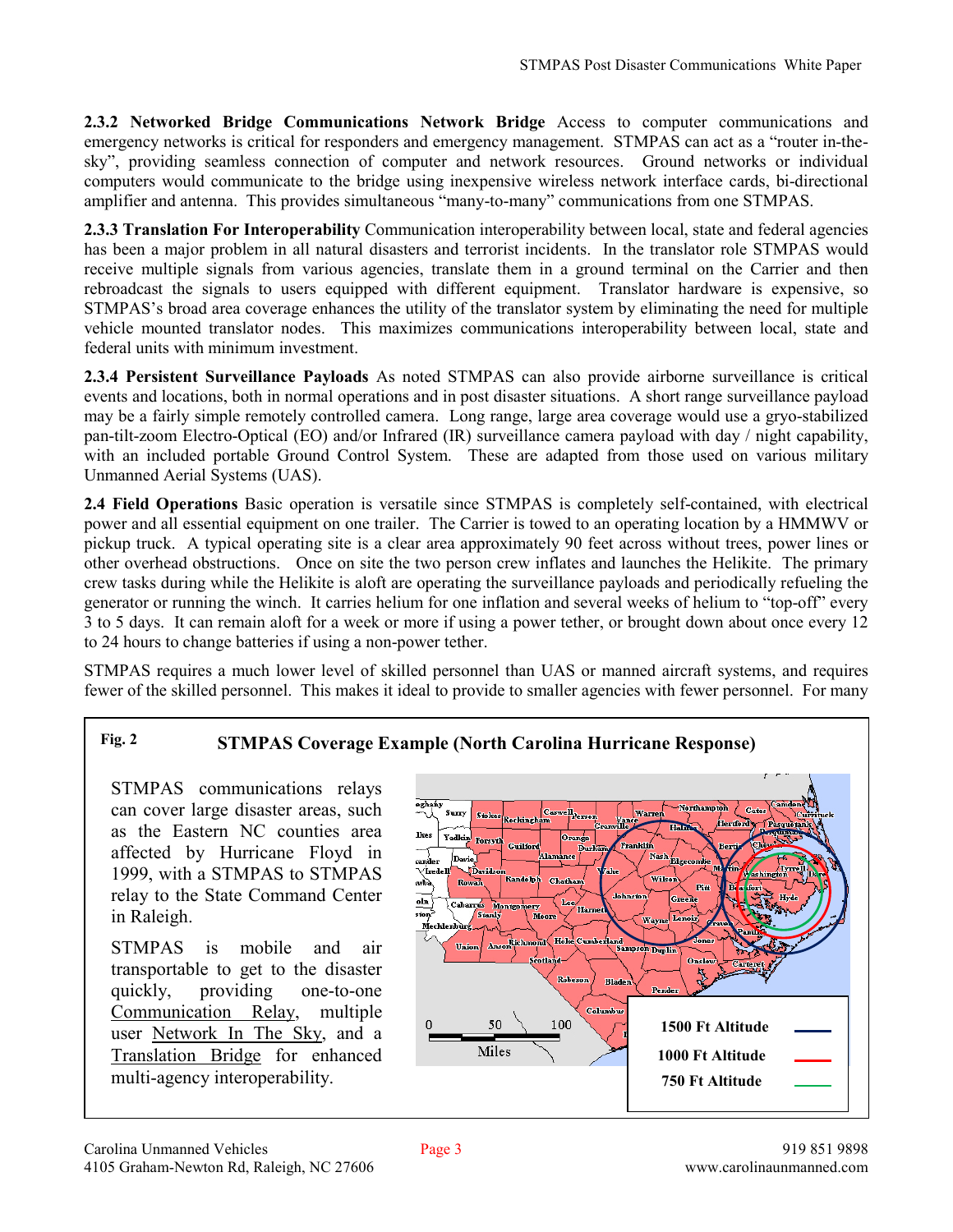applications such as disaster response STMPAS could be operated by part time National Guard or contractor personnel. As a ground based system it presents fewer deconfliction problems than UAS.

**1.2 STMPAS Operational Advantages** Compared to towers, UAS and aircraft STMPAS has significant operational advantages for mobile surveillance and communications relay:

| <b>Mission Duration</b>                   | Duration of weeks or more, requiring only a helium "top-off" about once a week                                                                                                                                                                                                                              |  |
|-------------------------------------------|-------------------------------------------------------------------------------------------------------------------------------------------------------------------------------------------------------------------------------------------------------------------------------------------------------------|--|
| <b>Acquisition Cost</b>                   | Considerably less than aircraft or multiple mobile towers.                                                                                                                                                                                                                                                  |  |
| <b>Operating Cost</b>                     | Low cost per operating hour. No pilot proficiency flying, etc.                                                                                                                                                                                                                                              |  |
| Manpower                                  | Very low, requiring only two persons to launch and retrieve the system. These can<br>be the same people as the communications / sensor operators.                                                                                                                                                           |  |
| Deployment                                | Road and off-road mobile, no fixed infrastructure                                                                                                                                                                                                                                                           |  |
| <b>Operating Restrictions</b>             | Minimal FAA restrictions, No noise, unobtrusive, no danger of falling on civilians                                                                                                                                                                                                                          |  |
| and  <br>Coverage<br>Area<br>Capabilities | Up to 80 miles radius for communications relay. Can function as a translator node<br>and a network-bridge-in-the-sky, providing seamless multi-agency interoperability<br>and connection of computer / networks across a wide area. Several miles radius for<br>surveillance, limited by camera resolution. |  |

**5.0 SUMMARY** STMPAS an excellent platform for post disaster communications relay concepts and other missions. It can provide low cost, highly mobile platform with a mission duration of a week or more. It can operate in weather conditions too severe for many UAS or aircraft, or other aerostats, and does so without endangering an aircrew. It is a cost effective solution to many missions.

For further information, or to discuss technical, cost or other issues, please contact us.

The Point of Contact for the Small Tactical Multi-Payload Aerostat System:

Michael E. Rogers STMPAS Project Manager 919-851-9898 merogers@carolinaunmanned.com